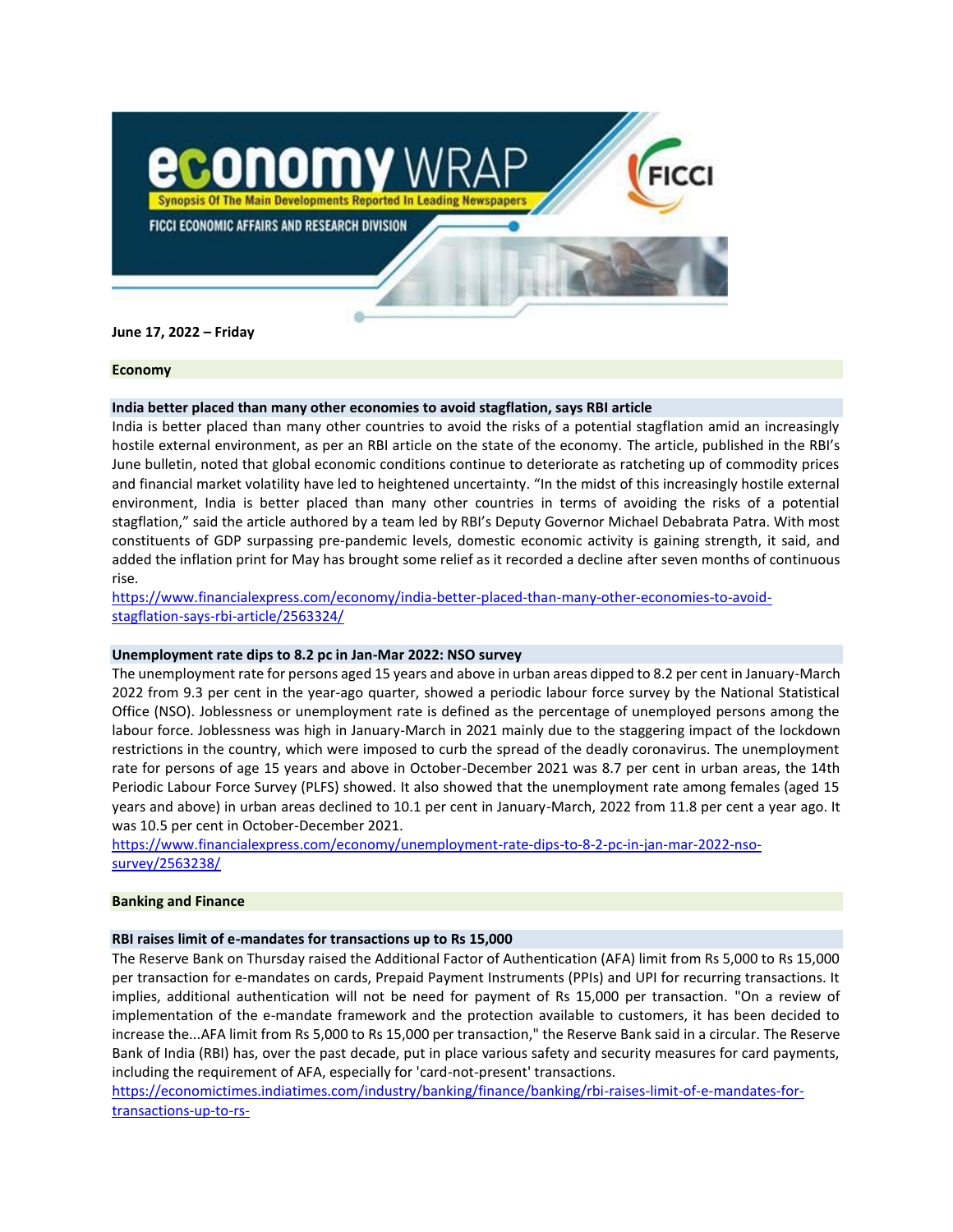# [15000/articleshow/92260220.cms?utm\\_source=ETTopNews&utm\\_medium=HPTN&utm\\_campaign=AL1&utm\\_con](https://economictimes.indiatimes.com/industry/banking/finance/banking/rbi-raises-limit-of-e-mandates-for-transactions-up-to-rs-15000/articleshow/92260220.cms?utm_source=ETTopNews&utm_medium=HPTN&utm_campaign=AL1&utm_content=23) [tent=23](https://economictimes.indiatimes.com/industry/banking/finance/banking/rbi-raises-limit-of-e-mandates-for-transactions-up-to-rs-15000/articleshow/92260220.cms?utm_source=ETTopNews&utm_medium=HPTN&utm_campaign=AL1&utm_content=23)

# **8 states to get nod for borrowing plans only after full disclosures**

The Centre has directed eight states to provide additional disclosures of their off-budget liabilities for approval of their borrowing plans. Officials said the move is aimed at enhancing transparency in states' balance sheets and reducing the large off-budget liabilities, which have often been flagged by economists and states. The eight states are Uttar Pradesh, Uttarakhand, Chhattisgarh, Assam, Madhya Pradesh, Himachal Pradesh, Nagaland and Sikkim. "Eight states' borrowing plans are yet to be approved as they are required to give full disclosure as per the new guidelines," an official told ET, adding that some states are reluctant to provide them. According to the official, the states which have given full disclosure participated in the May 31 state development loan (SDL) auction. They are Maharashtra, Kerala, Andhra Pradesh, Goa, West Bengal, Gujarat, Haryana, Manipur, Meghalaya, Rajasthan and Tamil Nadu.

[https://economictimes.indiatimes.com/news/economy/finance/8-states-to-get-nod-for-borrowing-plans-only](https://economictimes.indiatimes.com/news/economy/finance/8-states-to-get-nod-for-borrowing-plans-only-after-full-disclosures/articleshow/92262593.cms)[after-full-disclosures/articleshow/92262593.cms](https://economictimes.indiatimes.com/news/economy/finance/8-states-to-get-nod-for-borrowing-plans-only-after-full-disclosures/articleshow/92262593.cms)

## **Finance Ministry meets Banks to look at ways to support Agniveers**

The finance ministry on Thursday held meeting with state run banks and financial institutions to identify ways in which they can support the 'Agniveers', short term army recruits, on completion of their tenure. Earlier this week, cabinet approved a new recruitment scheme for armed forces called Agnipath, the youth selected under this scheme will be known as Agniveer and will serve in the armed forces for a period of four years. In a statement the finance ministry noted state run banks, insurers and financial institutions will explore employment opportunities for 'Agniveers' in suitable capacities based on their educational qualifications and skills through suitable benefits or relaxations.

[https://economictimes.indiatimes.com/industry/banking/finance/banking/finance-ministry-meets-banks-to-look](https://economictimes.indiatimes.com/industry/banking/finance/banking/finance-ministry-meets-banks-to-look-at-ways-to-support-agniveers/articleshow/92257738.cms)[at-ways-to-support-agniveers/articleshow/92257738.cms](https://economictimes.indiatimes.com/industry/banking/finance/banking/finance-ministry-meets-banks-to-look-at-ways-to-support-agniveers/articleshow/92257738.cms)

# **Corporate, personal IT collection surge boosts advance tax mop-up 52%**

The first instalment of advance tax collection for both corporate and personal income tax has recorded impressive gains, initial data reveals. While growth in corporate tax was around 46 per, personal income tax gains surged over 52 per cent. The collection through corporate tax was around ₹26,800 crore, while personal income tax totaled up to around ₹15,800 crore. "This is the initial data and is expected to rise significantly further once bank reconciliation is done," a senior government official said. Wednesday was the due date for payment of the first advance tax instalment. Initial data also showed that overall direct tax collection registered very high growth. These numbers have come at a time when overall economic growth is being questioned. Also, producers' inflation, measured by the Wholesale Price Index (WPI), is the highest in nearly four decades.

[https://www.thehindubusinessline.com/economy/advance-corporate-tax-collection-grew-46-personal-income](https://www.thehindubusinessline.com/economy/advance-corporate-tax-collection-grew-46-personal-income-tax-by-52/article65533555.ece)[tax-by-52/article65533555.ece](https://www.thehindubusinessline.com/economy/advance-corporate-tax-collection-grew-46-personal-income-tax-by-52/article65533555.ece)

# **Industry**

# **Parl panel: Extend GST Composition Scheme to e-sellers; onboarding MSMEs should be obligatory for e-commerce portals**

A Parliamentary committee report on the promotion and regulation of e-commerce in India has opined multiple steps for the government to be taken to boost MSMEs' e-commerce participation. Among the key suggestions in the report, submitted to the Rajya Sabha secretariat on Wednesday, was to extend the Goods and Services Taxes (GST) Composition Scheme to online sellers subject to the turnover threshold of Rs 1.5 crore in order to incentivise MSMEs toward e-commerce adoption. Currently, small businesses opting for the scheme are required to pay 1 per cent tax on their annual turnover, instead of calculating GST liability monthly and are permitted to make only intra-state supplies. Small taxpayers can get rid of tedious GST formalities and pay GST at a fixed rate of turnover. This scheme can be opted for by any taxpayer whose turnover is less than Rs. 1.5 crore. However, Section 10(2)(d) of the CGST Act, 2017 restricts businesses or individuals registered under the scheme to sell through e-commerce platforms, the report noted.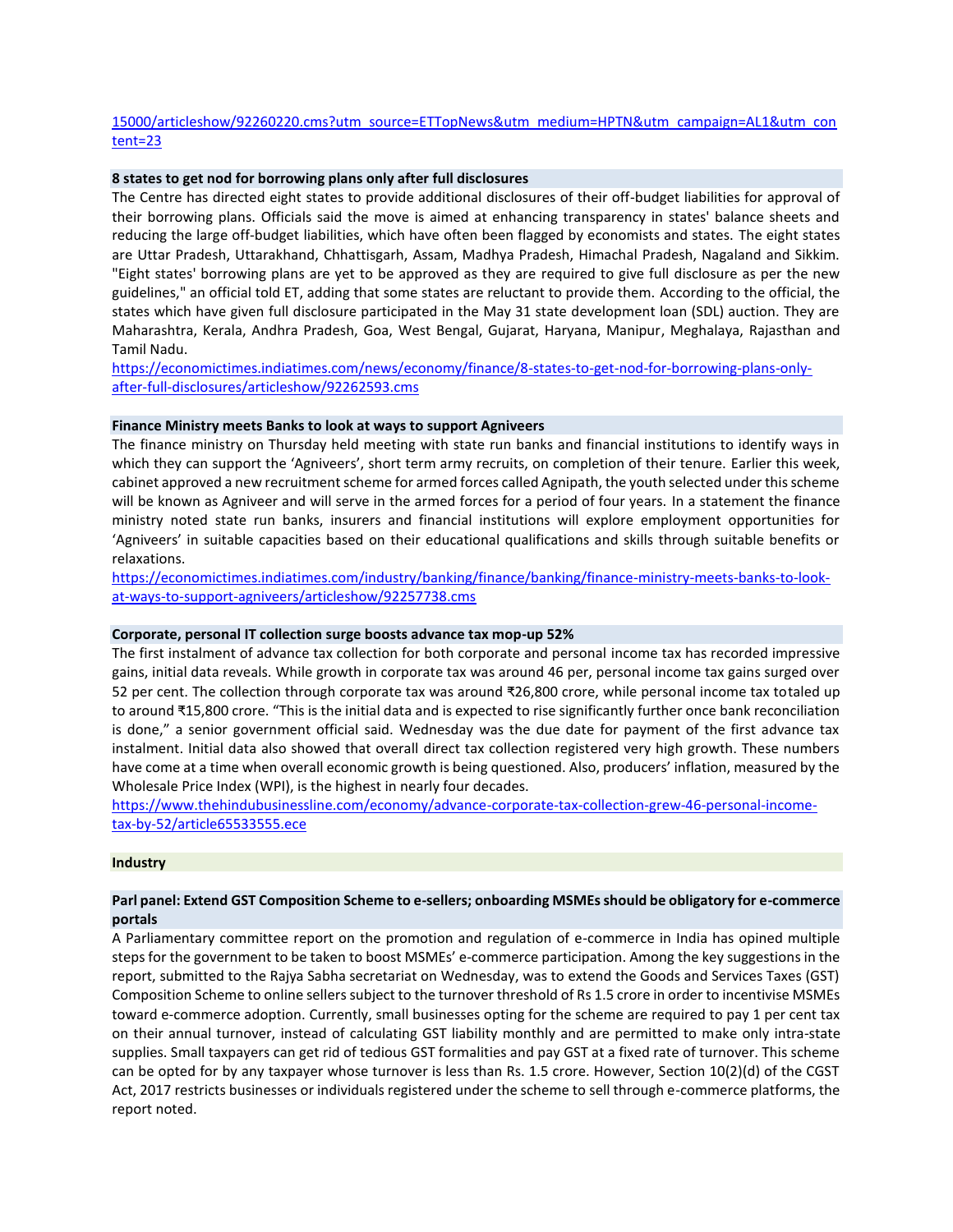[https://www.financialexpress.com/industry/sme/msme-eodb-parl-panel-extend-gst-composition-scheme-to-e](https://www.financialexpress.com/industry/sme/msme-eodb-parl-panel-extend-gst-composition-scheme-to-e-sellers-onboarding-msmes-should-be-obligatory-for-e-commerce-portals/2563436/)[sellers-onboarding-msmes-should-be-obligatory-for-e-commerce-portals/2563436/](https://www.financialexpress.com/industry/sme/msme-eodb-parl-panel-extend-gst-composition-scheme-to-e-sellers-onboarding-msmes-should-be-obligatory-for-e-commerce-portals/2563436/)

## **Local smartphone manufacturing accounted for 48 million shipments in Q1 2022, posting 7% on year growth**

Smartphones manufactured locally in India accounted for 48 million shipments in Q1 2022, including exports, posting a growth of 7% on year, according to a Counterpoint Research report, indicating the domestic manufacturing resilience amidst global component shortages. However, the manufacturing of feature phones declined 41% on year in the same period due to falling demand for the past few quarters. Among the smartphone brands, Oppo had the highest 21.6% share of locally-manufactured smartphones with Realme and OnePlus included , closely followed by Samsung with 21.3% market share, and Vivo with 11.7% market share. Of the three, only Samsung is part of the government's production linked incentive (PLI) scheme for smartphone manufacturing.

[https://economictimes.indiatimes.com/industry/cons-products/electronics/local-smartphone-manufacturing](https://economictimes.indiatimes.com/industry/cons-products/electronics/local-smartphone-manufacturing-accounted-for-48-million-shipments-in-q1-2022-posting-7-on-year-growth/articleshow/92259876.cms?utm_source=ETTopNews&utm_medium=HPTN&utm_campaign=AL1&utm_content=23)[accounted-for-48-million-shipments-in-q1-2022-posting-7-on-year-](https://economictimes.indiatimes.com/industry/cons-products/electronics/local-smartphone-manufacturing-accounted-for-48-million-shipments-in-q1-2022-posting-7-on-year-growth/articleshow/92259876.cms?utm_source=ETTopNews&utm_medium=HPTN&utm_campaign=AL1&utm_content=23)

[growth/articleshow/92259876.cms?utm\\_source=ETTopNews&utm\\_medium=HPTN&utm\\_campaign=AL1&utm\\_co](https://economictimes.indiatimes.com/industry/cons-products/electronics/local-smartphone-manufacturing-accounted-for-48-million-shipments-in-q1-2022-posting-7-on-year-growth/articleshow/92259876.cms?utm_source=ETTopNews&utm_medium=HPTN&utm_campaign=AL1&utm_content=23) [ntent=23](https://economictimes.indiatimes.com/industry/cons-products/electronics/local-smartphone-manufacturing-accounted-for-48-million-shipments-in-q1-2022-posting-7-on-year-growth/articleshow/92259876.cms?utm_source=ETTopNews&utm_medium=HPTN&utm_campaign=AL1&utm_content=23)

## **Domestic EV industry to see 10 mn vehicle sales by 2030: Study**

The domestic electric vehicle industry will cross sales of 10 million vehicles by 2030, with an overall adoption rate of more than 30 per cent across different vehicle categories, says a study. According to a study by Arthur D Little released on Thursday, EV adoption for passenger vehicles is likely to be just 10 per cent by the end of the period, amounting to a strikingly small 5 per cent of total EV sales. The study titled, 'Unlocking India's electric mobility potential' noted that to attain more than 30 per cent EV adoption, India will require approximately 800 GWh of batteries by 2030. To meet this rising demand, India is accelerating plans to manufacture Lithium-ion cells within the country, anticipating USD 2.3 billion in government subsidies and more than USD 7.5 billion in investment potential, it said.

[https://economictimes.indiatimes.com/industry/renewables/domestic-ev-industry-to-see-10-mn-vehicle-sales-by-](https://economictimes.indiatimes.com/industry/renewables/domestic-ev-industry-to-see-10-mn-vehicle-sales-by-2030-study/articleshow/92258340.cms?utm_source=ETTopNews&utm_medium=HPTN&utm_campaign=AL1&utm_content=23)[2030-](https://economictimes.indiatimes.com/industry/renewables/domestic-ev-industry-to-see-10-mn-vehicle-sales-by-2030-study/articleshow/92258340.cms?utm_source=ETTopNews&utm_medium=HPTN&utm_campaign=AL1&utm_content=23)

[study/articleshow/92258340.cms?utm\\_source=ETTopNews&utm\\_medium=HPTN&utm\\_campaign=AL1&utm\\_cont](https://economictimes.indiatimes.com/industry/renewables/domestic-ev-industry-to-see-10-mn-vehicle-sales-by-2030-study/articleshow/92258340.cms?utm_source=ETTopNews&utm_medium=HPTN&utm_campaign=AL1&utm_content=23) [ent=23](https://economictimes.indiatimes.com/industry/renewables/domestic-ev-industry-to-see-10-mn-vehicle-sales-by-2030-study/articleshow/92258340.cms?utm_source=ETTopNews&utm_medium=HPTN&utm_campaign=AL1&utm_content=23)

#### **Need to develop right ecosystem for secondary steel sector: Steel Minister**

There is a need to provide the right ecosystem for the secondary steel sector and consumers, in a bid to achieve 300 million tonnes capacity by 2030, Steel Minister Ram Chandra Prasad Singh said on Thursday. The Minister made the remarks while addressing a meeting of the manufacturers and consumers held in Surat, according to an official statement issued here. "The Steel Minister has emphasized the need of supporting and providing the right ecosystem for the secondary steel sector and consumers to meet 300 million tonnes of steel capacity by the year 2030," the Ministry of Steel said. During the meeting, the Minister stressed that all these targets can be achieved only with the active participation of secondary steel producers and steel consumers.

[https://economictimes.indiatimes.com/industry/indl-goods/svs/steel/need-to-develop-right-ecosystem-for](https://economictimes.indiatimes.com/industry/indl-goods/svs/steel/need-to-develop-right-ecosystem-for-secondary-steel-sector-steel-minister/articleshow/92261393.cms)[secondary-steel-sector-steel-minister/articleshow/92261393.cms](https://economictimes.indiatimes.com/industry/indl-goods/svs/steel/need-to-develop-right-ecosystem-for-secondary-steel-sector-steel-minister/articleshow/92261393.cms)

### **Icra revises outlook on steel sector to stable from positive**

Ratings agency Icra on Thursday said it has revised its outlook on the domestic steel to stable from positive, mainly on the account mounting input cost amid low steel rates. After two back-to-back years of earnings surge, the steel companies are now staring at a significant decline in earnings over the next 12 months as the industry faces multiple headwinds emanating from trade barriers from export duty on finished steel, unprecedented coal/energy cost pressures, and muted domestic demand growth so far, Icra said in a report. The industry could therefore be on the way to an accelerated mean reversion as the operating environment becomes far less attractive in the coming months. Such challenges would be accentuated by high inflation and front-loading of policy rate hikes, it said. "While domestic demand growth forecast for FY23 is kept unchanged at 7-8 per cent, the industry's overall operating profits for the fiscal is revised downwards by around 30 per cent…as margins get squeezed between lower steel prices and elevated input costs. Consequently, the ratings agency has revised the sector's outlook to stable from positive," the report said.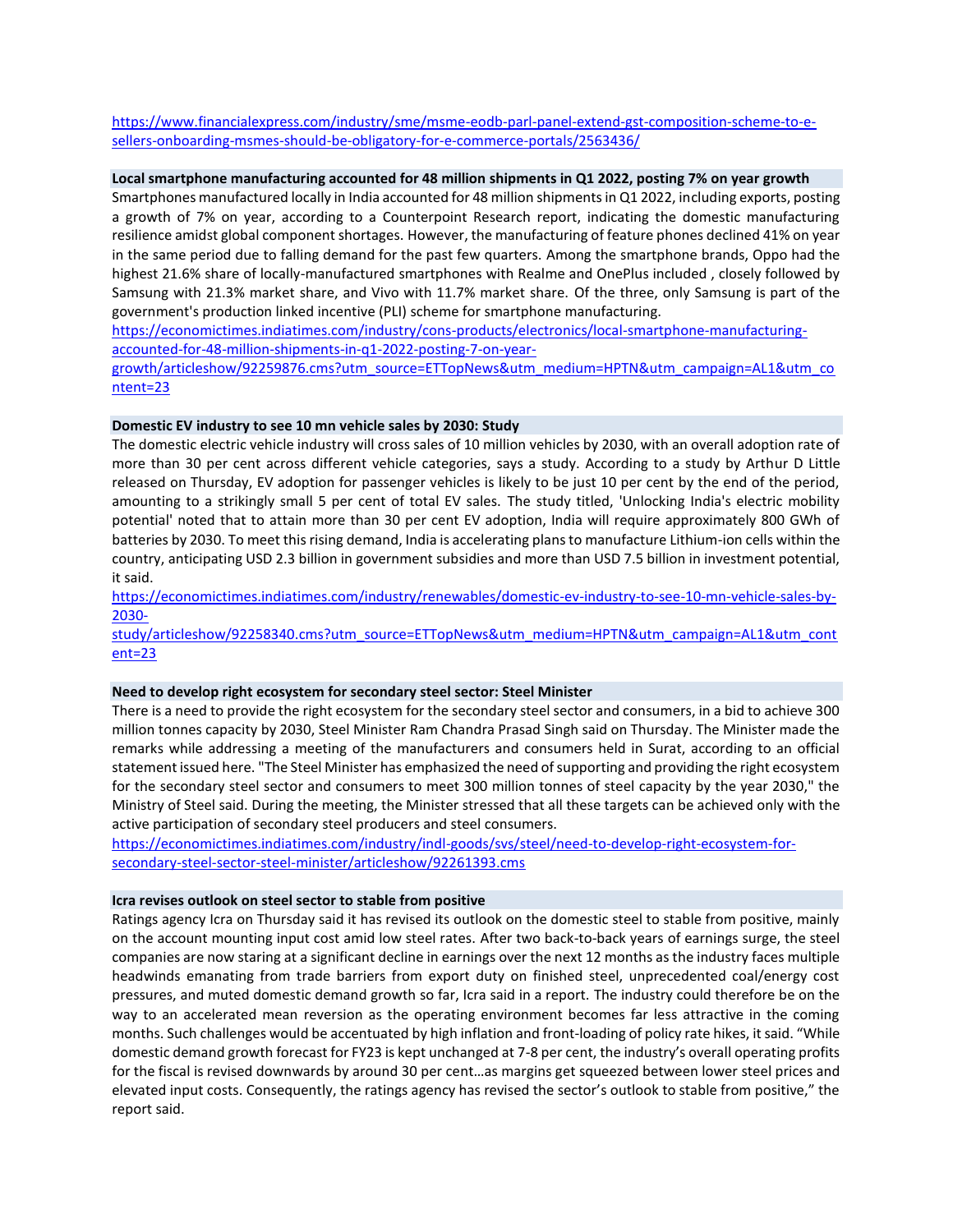## <https://www.financialexpress.com/industry/icra-revises-outlook-on-steel-sector-to-stable-from-positive/2563314/>

### **Branded edible oil makers slash prices by up to Rs 15 a litre**

Branded edible oil makers have slashed prices of palm oil, sunflower and soybean oil by up to Rs 15 per litre as international prices have softened, bringing some relief to consumers who are reeling under inflationary pressure. "The impact of the drop in prices will be felt immediately for the economy and popular brands while the premium brands will take some time to pass on the price drop to consumers," said Sudhakar Rao Desai, president, Indian Vegetable oil Producers Association. The drop in prices has prompted distributors to stock up as demand is expected to pick up. The fall in edible oil prices will also have an impact on food inflation, a major part of which comes from edible oils. The edible oil and fat category saw 13.26% inflation in May, mostly contributed by the surge in domestic prices of edible oil in the past one year.

[https://economictimes.indiatimes.com/industry/cons-products/fmcg/relief-to-consumers-branded-edible-oil](https://economictimes.indiatimes.com/industry/cons-products/fmcg/relief-to-consumers-branded-edible-oil-makers-slash-prices-by-up-to-rs-15/litre/articleshow/92244811.cms)[makers-slash-prices-by-up-to-rs-15/litre/articleshow/92244811.cms](https://economictimes.indiatimes.com/industry/cons-products/fmcg/relief-to-consumers-branded-edible-oil-makers-slash-prices-by-up-to-rs-15/litre/articleshow/92244811.cms)

## **Food authority brings in norms for vegan products**

The Food Safety and Standards Authority of India (FSSAI) has notified regulations for vegan food products bringing much needed regulatory clarity for the nascent but rapidly growing segment in the country.

These regulations come at a time when players such as Starbucks and Domino's Pizza have begun putting vegan or plant-based protein offerings on their menu in India. Also, the sector has seen the emergence of many VC-funded start-ups in the past 2-3 years in the country as well as products of global plant protein biggies such as Beyond Meat. The regulations specify various key provisions for labelling and traceability keeping in mind the availability of both domestically manufactured as well as imported vegan and plant-based protein products in the country. Once implemented, all vegan products will need to sport a specific logo on their labels.

[https://www.thehindubusinessline.com/economy/policy/vegan-food-products-to-get](https://www.thehindubusinessline.com/economy/policy/vegan-food-products-to-get-regulated/article65534164.ece)[regulated/article65534164.ece](https://www.thehindubusinessline.com/economy/policy/vegan-food-products-to-get-regulated/article65534164.ece)

## **FSSAI asks online food platforms to comply with norms on display of nutritional value**

Food regulator FSSAI has asked online food platforms like Swiggy and Zomato to ensure compliance of its regulations related to display of nutritional value by food service establishments from July 1. In a letter to all e-commerce Food Business Operators (FBOs), FSSAI has asked them to make provisions in their platforms, including mobile apps, for display of calorific value and information related to nutrition and allergen. This would enable FBOs to feed the data on online platforms. FSSAI had come out with labelling and display regulations in 2020 for food service establishments. In the letter, FSSAI said that "all e-commerce food business operators are hereby directed to enable provision in their online platforms including mobile applications for display of nutritional information... so that FBOs registered on your respective platforms would be able to feed and update such information in respect of each dish/food they are offering for sale."

[https://economictimes.indiatimes.com/industry/cons-products/food/fssai-asks-online-food-platforms-to-comply](https://economictimes.indiatimes.com/industry/cons-products/food/fssai-asks-online-food-platforms-to-comply-with-norms-on-display-of-nutritional-value/articleshow/92258198.cms)[with-norms-on-display-of-nutritional-value/articleshow/92258198.cms](https://economictimes.indiatimes.com/industry/cons-products/food/fssai-asks-online-food-platforms-to-comply-with-norms-on-display-of-nutritional-value/articleshow/92258198.cms)

### **Retail businesses grow 24% in May against pre-pandemic level: Report**

The retail businesses across India witnessed a growth of 24 per cent in May this year against the pre-pandemic level of the same month in 2019, according to industry body RAI. As per the latest 'retail business survey' by the Retailers Association of India (RAI), sales in western India grew by 30 per cent, while eastern India showed a growth of 29 per cent compared to the pre-pandemic sales level in May 2019. Similarly, southern India posted a rise of 22 per cent and northern India grew 16 per cent, it added. RAI said sales across categories continue to indicate steady growth. With outdoor activities picking up, categories such as quick-service restaurants (41 per cent) and footwear (30 per cent) are indicating rapid growth, and segments like beauty and wellness (9 per cent) have also started to show positive growth. Consumer durables and electronics sales grew 15 per cent in May compared to the same month in 2019, while apparel and clothing also witnessed a growth of 24 per cent, according to the RAI survey. The food and grocery category clocked 23 per cent growth, and sports goods rose by 24 per cent, it added.

[https://www.financialexpress.com/industry/retail-businesses-grow-24-in-may-against-pre-pandemic-level](https://www.financialexpress.com/industry/retail-businesses-grow-24-in-may-against-pre-pandemic-level-report/2562975/)[report/2562975/](https://www.financialexpress.com/industry/retail-businesses-grow-24-in-may-against-pre-pandemic-level-report/2562975/)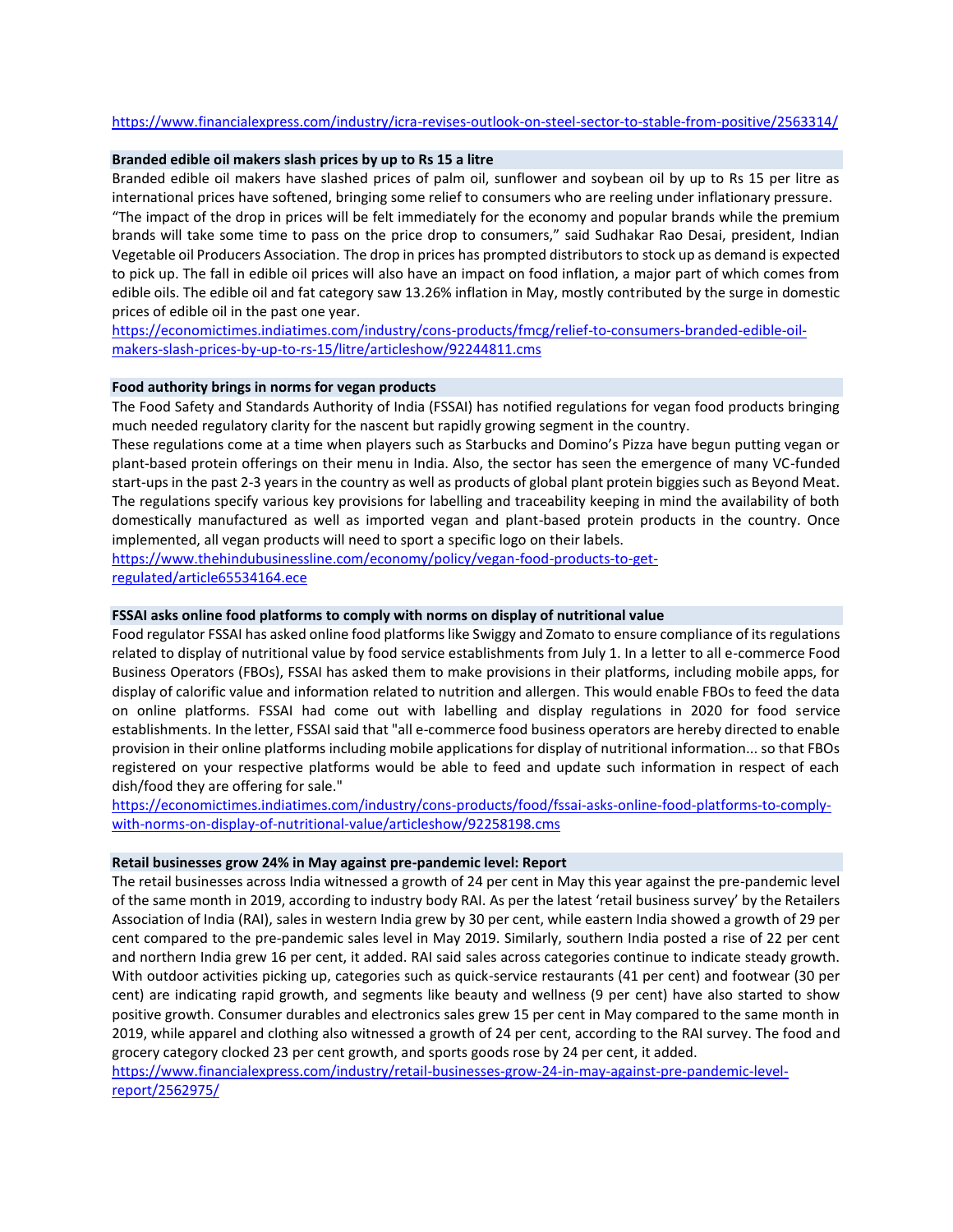### **Agriculture**

#### **At 137 lakh tonnes, Maharashtra sees its all-time high sugar production**

Maharashtra has set a record for itself by producing 137.28 lakh tonnes of sugar in 2021-22, which is nearly 31 lakh tonnes more than the previous year, a senior official said on Thursday. The state also broke another record of crushing 1,320.31 lakh tonnes of sugarcane this year, he said. "The state has produced 137.28 lakh tonnes of sugar this year, which is 30.88 lakh tonnes more than the previous year. With this, the crushing season in the state has now ended," state Sugar Commissioner Shekhar Gaikwad told. The sugar produced in Maharashtra this year is so much that it stands next to Brazil in terms of the production, he said.

[https://economictimes.indiatimes.com/news/economy/agriculture/at-137-lakh-tonnes-maharashtra-sees-its-all](https://economictimes.indiatimes.com/news/economy/agriculture/at-137-lakh-tonnes-maharashtra-sees-its-all-time-high-sugar-production/articleshow/92259458.cms?utm_source=ETTopNews&utm_medium=HPTN&utm_campaign=AL1&utm_content=23)[time-high-sugar-](https://economictimes.indiatimes.com/news/economy/agriculture/at-137-lakh-tonnes-maharashtra-sees-its-all-time-high-sugar-production/articleshow/92259458.cms?utm_source=ETTopNews&utm_medium=HPTN&utm_campaign=AL1&utm_content=23)

[production/articleshow/92259458.cms?utm\\_source=ETTopNews&utm\\_medium=HPTN&utm\\_campaign=AL1&utm](https://economictimes.indiatimes.com/news/economy/agriculture/at-137-lakh-tonnes-maharashtra-sees-its-all-time-high-sugar-production/articleshow/92259458.cms?utm_source=ETTopNews&utm_medium=HPTN&utm_campaign=AL1&utm_content=23) [\\_content=23](https://economictimes.indiatimes.com/news/economy/agriculture/at-137-lakh-tonnes-maharashtra-sees-its-all-time-high-sugar-production/articleshow/92259458.cms?utm_source=ETTopNews&utm_medium=HPTN&utm_campaign=AL1&utm_content=23)

#### **Infrastructure**

## **Sharp rise in commodity prices slows down construction of highways**

A sharp rise in commodity prices has taken a toll on the construction of highways. In the first two months of the current fiscal, the pace of highway construction stood at just 21 km a day, compared to 24 km a day recorded in the same period last fiscal, and 29 km per day achieved in the whole of FY22. The current year's pace, however, is higher than that recorded in the pandemic-hit first two months of 2020. For the 2022-23 fiscal, the ministry of road transport & highways (MoRTH) had set a whopping 50 km a day target for highway construction. It translates into a little over 18,000 km for the entire fiscal. During the April-May period of the current year, a total of 1,307 km highway has been constructed by all implementing agencies, including the National Highways Authority of India (NHAI), according to data compiled by the ministry of road transport & highways.

[https://www.financialexpress.com/infrastructure/roadways/sharp-rise-in-commodity-prices-slows-down](https://www.financialexpress.com/infrastructure/roadways/sharp-rise-in-commodity-prices-slows-down-construction-of-highways/2563241/)[construction-of-highways/2563241/](https://www.financialexpress.com/infrastructure/roadways/sharp-rise-in-commodity-prices-slows-down-construction-of-highways/2563241/)

## **Centre for 7-year exclusivity for Ro-Ro ferry services**

The Centre has proposed an exclusivity period of seven years to private players for operating roll-on, roll-off (Ro-Ro) ferry services on select routes along India's coastline. The draft guidelines released on Thursday encompass terminal operation and licence for operation of Ro-Pax (passenger) vessels. According to the proposed guidelines for operationalising Ro-Ro and Ro-Pax ferry services, a 15-year concession period is offered for the player interested in becoming a terminal operator. There is a 10-year licence period for operation of Ro-Pax vessels and fast passenger ferries, an official statement said. The Ro-Ro and Ro-Pax terminals are to be developed and operated at major ports and non-major ports through private participation.

[https://economictimes.indiatimes.com/industry/transportation/shipping-/-transport/centre-for-7-year-exclusivity](https://economictimes.indiatimes.com/industry/transportation/shipping-/-transport/centre-for-7-year-exclusivity-for-ro-ro-ferry-services/articleshow/92262689.cms)[for-ro-ro-ferry-services/articleshow/92262689.cms](https://economictimes.indiatimes.com/industry/transportation/shipping-/-transport/centre-for-7-year-exclusivity-for-ro-ro-ferry-services/articleshow/92262689.cms)

### **ATF prices hiked by 16%; touch new record**

Jet fuel prices on Thursday were hiked by the steepest ever 16 per cent to catapult rates to an all-time high in step with hardening international oil rates. The price of aviation turbine fuel (ATF) — the fuel that helps aeroplanes fly  $$ has been increased by Rs 19,757.13 per kilolitre, or 16.26 per cent, to Rs 1,41,232.87 per kl (Rs 141.2 per litre) in the national capital, according to a price notification of state-owned fuel retailers. The hike, which comes on the back of a marginal 1.3 per cent (Rs 1,563.97 per kl) cut in rate earlier this month, takes jet fuel prices to record high across the country. But for the one-off decrease on June 1, ATF prices have been on the rise throughout 2022. In all, rates have been increased 11 times since the start of the year. This has led to rates almost doubling in six months. Since January 1, prices have gone up by 91 per cent (Rs 67,210.46 per kl). ATF price prior to the starting of price rise circle on January 1, was Rs 74,022.41 per kl and now it is Rs 1,41,232.87. With jet fuel making up for almost 40 per cent of the operating cost of an airline, the increase in prices will result in a rise in the cost of flying and possibly translate into higher fares.

<https://www.financialexpress.com/market/commodities/atf-prices-hiked-by-16-touch-new-record/2562942/>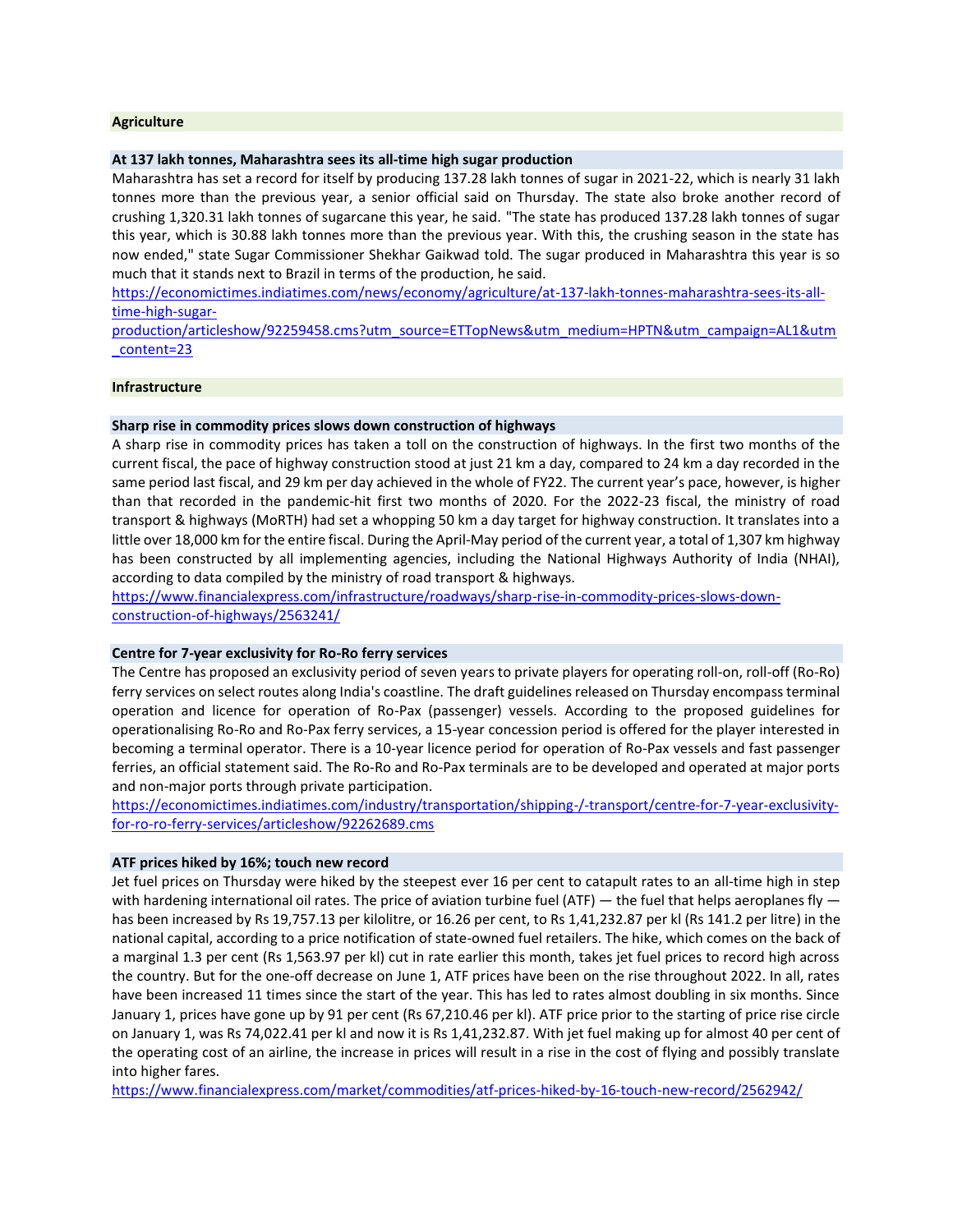#### **Energy**

### **India needs Rs 4-trn investment for 113 GW RE projects in pipeline: Report**

India will need an investment of Rs 4 lakh crore for implementation of 113 gigawatt (GW) of renewable energy projects in the pipeline, a report said on Thursday. India's energy transition is gaining momentum post-COVID with strong backing from policy enablers focused on improving ease of doing business, competitiveness, and self-reliant supply chains, the joint report of EY-FICCI said. According to the report titled 'Accelerating India's Clean Energy Transition', about 103 GW of utility-scale renewable power generation projects and 11 GW of distributed renewable power generation projects are in the pipeline in India. "Total renewable power generation projects in the pipeline would need approximately Rs 4 lakh crore of capital investment with the potential to avoid 4,350 MT of CO2 emissions over their lifetime," it said. The implementation of these projects will create a total of 8,96,500 fresh jobs, the report said.

[https://www.business-standard.com/article/economy-policy/india-needs-rs-4-trn-investment-for-113-gw-re](https://www.business-standard.com/article/economy-policy/india-needs-rs-4-trn-investment-for-113-gw-re-projects-in-pipeline-report-122061600980_1.html)[projects-in-pipeline-report-122061600980\\_1.html](https://www.business-standard.com/article/economy-policy/india-needs-rs-4-trn-investment-for-113-gw-re-projects-in-pipeline-report-122061600980_1.html)

# **India has scope to produce hydrogen from domestic coal: Expert panel**

An expert panel constituted by the government has suggested that India has enough potential to produce hydrogen from domestic coal and the country should strongly pursue this option. This assumes significance in the wake of Prime Minister Narendra Modi annoucing hydrogen mission on India's 75th Independence Day. Hydrogen is a clean fuel and can serve as a possible substitute to liquid and fossil fuels. It is also the most abundant element in the universe, making up more than 90 per cent of all known matters."India has an opportunity to produce hydrogen from domestic coal and we may aggressively pursue this option in our overall hydrogen ecosystem," the expert committee said in its report on roadmap for coal to hydrogen production. The panel also suggested for setting up of a couple of semi-commercial gasification units to convert coal to hydrogen.

[https://economictimes.indiatimes.com/industry/renewables/india-has-scope-to-produce-hydrogen-from](https://economictimes.indiatimes.com/industry/renewables/india-has-scope-to-produce-hydrogen-from-domestic-coal-expert-panel/articleshow/92253579.cms)[domestic-coal-expert-panel/articleshow/92253579.cms](https://economictimes.indiatimes.com/industry/renewables/india-has-scope-to-produce-hydrogen-from-domestic-coal-expert-panel/articleshow/92253579.cms)

# **Govt aims to build 40 MT coal stock at power plants to ensure supplies during monsoon**

The government is gearing up to increase the stock of coal at power plants to 40 million tonne (MT) during the monsoon season, Union power minister R K Singh said. The minister said right now, there are reserves of around 22.9 MT at the power plants. "On April 1, our reserve stock at power plants was at 24 MT. On April 30, it came down to 19 MT and on May 15, it came down to 15 MT. However, because of (coal) imports, it has gone up to about 22.9 MT again," the minister said, replying to a question related to coal availability. When asked if the government is planning to increase the buffer stock of coal anticipating production and supply issues during the approaching rainy season, he replied in affirmative.

[https://economictimes.indiatimes.com/industry/energy/power/govt-aims-to-build-40-mt-coal-stock-at-power](https://economictimes.indiatimes.com/industry/energy/power/govt-aims-to-build-40-mt-coal-stock-at-power-plants-to-ensure-supplies-during-monsoon/articleshow/92253433.cms)[plants-to-ensure-supplies-during-monsoon/articleshow/92253433.cms](https://economictimes.indiatimes.com/industry/energy/power/govt-aims-to-build-40-mt-coal-stock-at-power-plants-to-ensure-supplies-during-monsoon/articleshow/92253433.cms)

# **Telecom**

### **5G spectrum auction: DoT invites players for pre-bid conference on June 20**

The telecom department on Thursday issued a notice for holding the 5G spectrum auction-related pre-bid conference on June 20. The pre-bid conference is the first major event in the detailed auction timetable that is mentioned in the bid document. The government will, next month, auction about Rs 4.3 lakh crore worth of airwaves capable of offering fifth-generation or 5G telecom services including ultra-high-speed internet, and has also given its nod for setting up of captive 5G networks by the big tech firms. As much as 72 GHz of spectrum will be put on the block during the auction, set to commence on July 26, 2022.

[https://economictimes.indiatimes.com/industry/telecom/telecom-news/5g-spectrum-auction-dot-invites-players](https://economictimes.indiatimes.com/industry/telecom/telecom-news/5g-spectrum-auction-dot-invites-players-for-pre-bid-conference-on-june-20/articleshow/92261320.cms)[for-pre-bid-conference-on-june-20/articleshow/92261320.cms](https://economictimes.indiatimes.com/industry/telecom/telecom-news/5g-spectrum-auction-dot-invites-players-for-pre-bid-conference-on-june-20/articleshow/92261320.cms)

#### **States**

**Goa Government unveils draft industrial policy to strengthen single window system**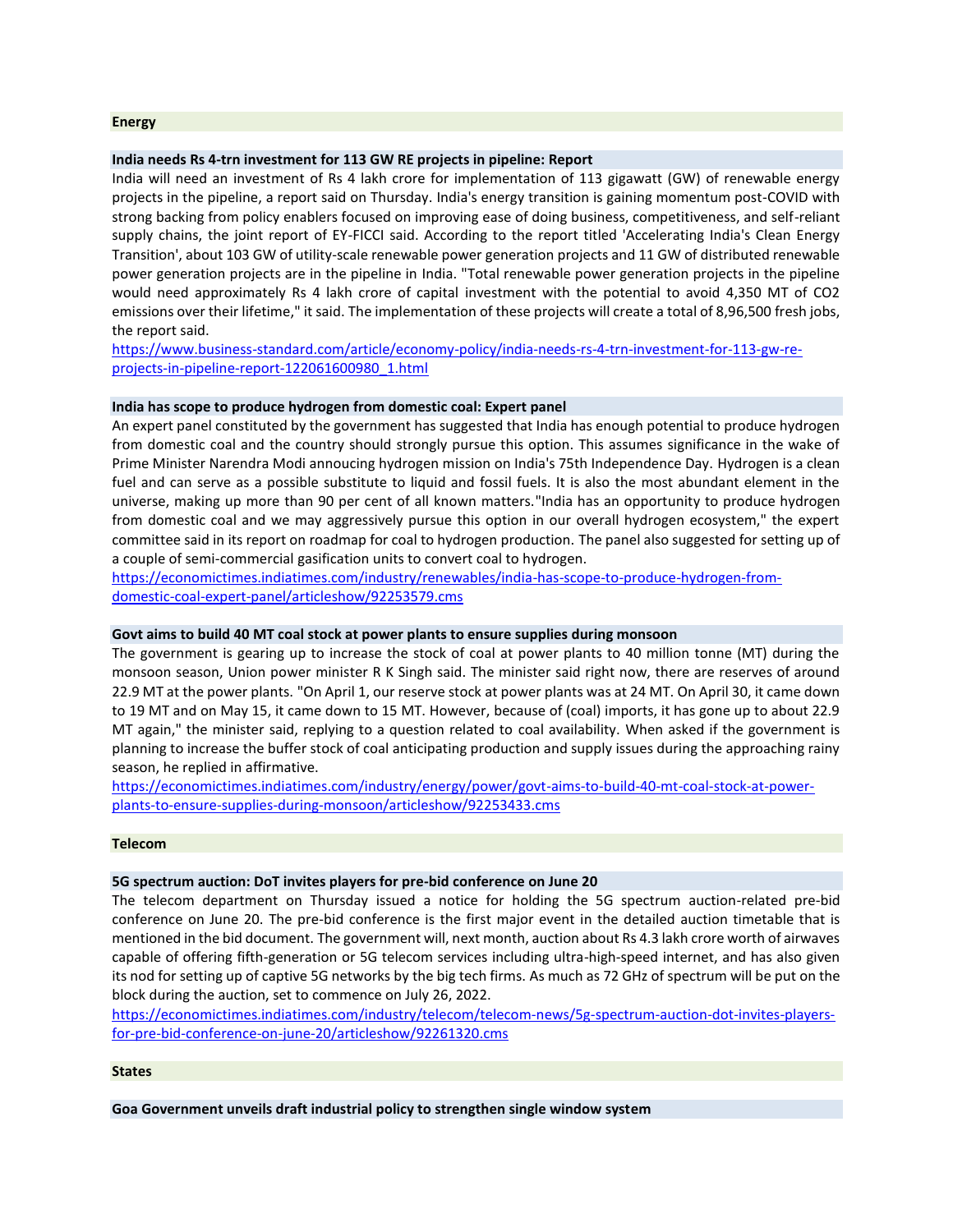The Goa government on Thursday unveiled the draft Goa Industrial Growth and Investment Promotion Policy, 2022 which aims to strengthen the single window system and improve ease of doing business. Speaking to reporters here, state Industries Minister Mauvin Godinho said the policy aims to simplify the role of the Investment Promotion Board (IPB) as the single window system and create common application for all pre-establishment clearances, including land allotment through the Goa Industrial Development Corporation (GIDC). The draft policy highlights simplification of online systems and application process, re-engineering of all department services to reduce timeline and simplify forms. The policy will create transparency and predictability in the GIDC's land allotment and the application made through the IPB, the minister said, adding that the entire land bank will be made available online and allotted through the corporation.

[https://economictimes.indiatimes.com/news/economy/policy/goa-govt-unveils-draft-industrial-policy-to](https://economictimes.indiatimes.com/news/economy/policy/goa-govt-unveils-draft-industrial-policy-to-strengthen-single-window-system/articleshow/92258655.cms)[strengthen-single-window-system/articleshow/92258655.cms](https://economictimes.indiatimes.com/news/economy/policy/goa-govt-unveils-draft-industrial-policy-to-strengthen-single-window-system/articleshow/92258655.cms)

# **Haryana government plans to auction 150-acre land in Gurgaon for first phase of global city**

Haryana government will put up about 150-acre land for auction in Gurgaon, where it plans to invest Rs 4800 crore on creating infrastructure for global city, Vikas Gupta, managing director of Haryana State Industrial and Infrastructure Development Corporation (HSIIDC) told ET. Haryana Chief Minister Manohar Lal Khattar held a series of consultations with developers of NCR, Bangalore and Mumbai to develop a Global City in Gurgaon on 1003 acre land it has identified on Dwarka Expressway. "CM is actively involved in creation of the world class city and the first phase is expected to start in July. We will also start work on infrastructure, which will include road and metro connectivity, helipad among others," Gupta said.

[https://economictimes.indiatimes.com/industry/services/property-/-cstruction/haryana-government-plans-to](https://economictimes.indiatimes.com/industry/services/property-/-cstruction/haryana-government-plans-to-auction-150-acre-land-in-gurgaon-for-first-phase-of-global-city/articleshow/92251277.cms)[auction-150-acre-land-in-gurgaon-for-first-phase-of-global-city/articleshow/92251277.cms](https://economictimes.indiatimes.com/industry/services/property-/-cstruction/haryana-government-plans-to-auction-150-acre-land-in-gurgaon-for-first-phase-of-global-city/articleshow/92251277.cms)

## **Healthcare**

# **Top 300 drug brands to have QR codes on label for ensuring authenticity**

The Union government has introduced quick response (QR) codes to ensure authenticity and traceability of 300 common drug brands, including analgesics, vitamins, diabetic, and hypertension medicines, among others. The Union Ministry of Health has made amendments to the Drugs Rules, 1945, to implement this. In March, the ministry had asked the department of pharmaceuticals (DoP) to shortlist 300 drug brands that can be included for implementation of mandatory QR codes. The National Pharmaceutical Pricing Authority (NPPA) had identified the list of 300 drugs, which include widely used medicines, such as painkillers, contraceptives, vitamins, blood-sugar, and hypertension medicines. Popular brands, such as Dolo, Allegra, Asthalin, Augmentin, Saridon, Limcee, Calpol, Corex, Thyronorm, Unwanted 72, were identified. These high-selling brands have been shortlisted based on their moving annual turnover (MAT) value.

[https://www.business-standard.com/article/economy-policy/top-300-drug-brands-to-now-have-qr-codes-on](https://www.business-standard.com/article/economy-policy/top-300-drug-brands-to-now-have-qr-codes-on-label-122061600978_1.html)[label-122061600978\\_1.html](https://www.business-standard.com/article/economy-policy/top-300-drug-brands-to-now-have-qr-codes-on-label-122061600978_1.html)

# **External**

# **India gets favourable outcomes: WTO members close to clinching new deal**

After five days of hard negotiations, members of the World Trade Organization on Thursday got close to clinching a deal, with Indian negotiators appearing to be satisfied that the country's interests remained protected in the face of a belligerent stand taken by developed nations, an Indian government official told ET. The official said India succeeded in clinching favourable outcomes in multiple areas including food security, world food programme, ecommerce and WTO reforms. "A WTO declaration for future pandemic is also ready but that will be more like a statement rather than a commitment," he said. Negotiations were still ongoing at the WTO headquarters in Geneva at the time of writing this report.

[https://economictimes.indiatimes.com/news/economy/foreign-trade/india-gets-favourable-outcome-wto](https://economictimes.indiatimes.com/news/economy/foreign-trade/india-gets-favourable-outcome-wto-members-close-to-clinching-new-deal/articleshow/92263070.cms)[members-close-to-clinching-new-deal/articleshow/92263070.cms](https://economictimes.indiatimes.com/news/economy/foreign-trade/india-gets-favourable-outcome-wto-members-close-to-clinching-new-deal/articleshow/92263070.cms)

**India proposes settling Russia trade in rupees as purchases rise: Report**